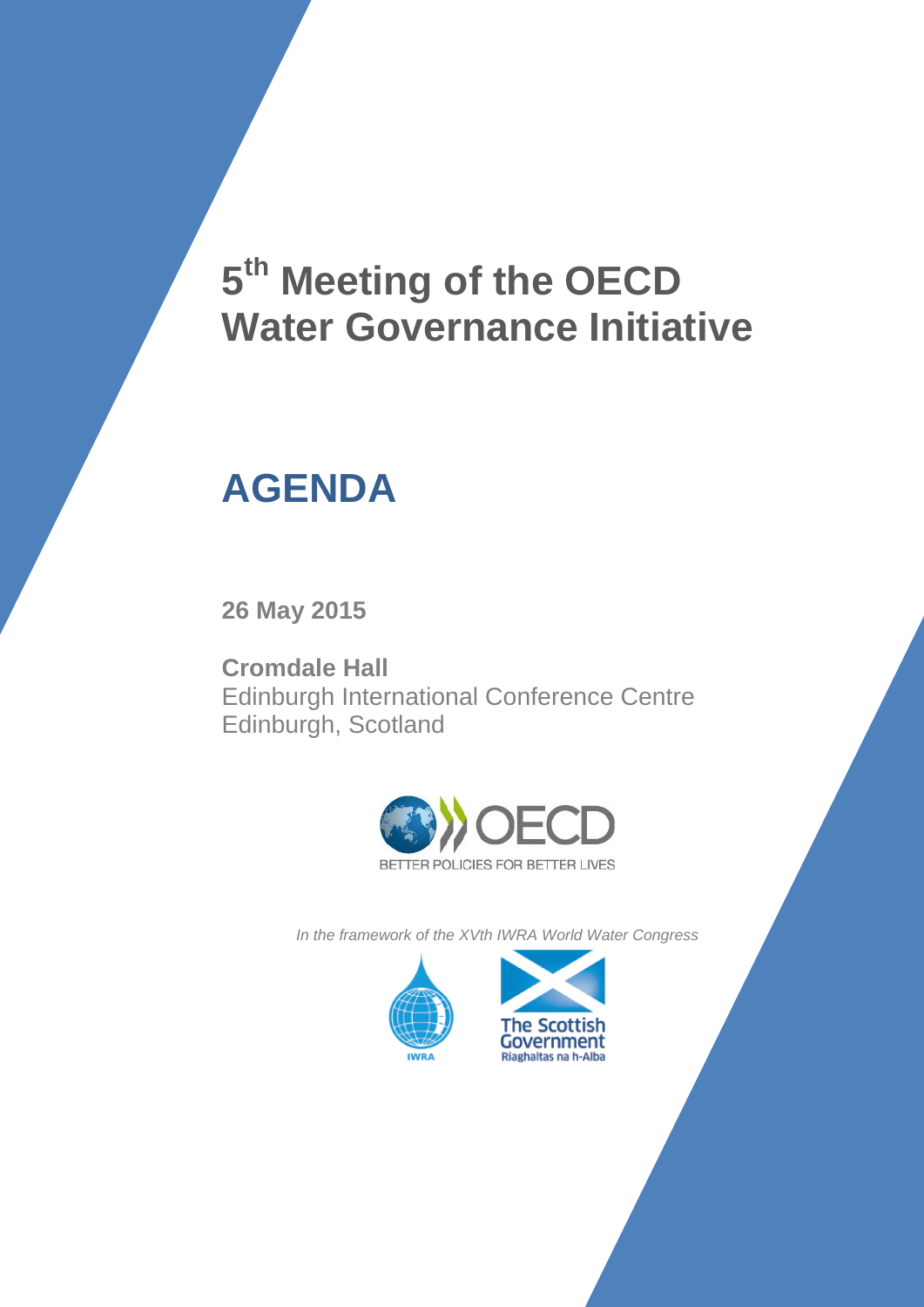### **5 th Meeting of the OECD Water Governance Initiative**

26 May 2015 Room: Cromdale Hall Edinburgh International Conference Centre, 150 Morrison Street, Edinburgh, Scotland

The **[OECD Water Governance Initiative](http://www.oecd.org/gov/regional-policy/OECD-WGI-Brochure.pdf)** is an international **multi-stakeholder network** of 120+ delegates from public, private and not-for-profit sectors gathering twice a year in a **Policy Forum** to share experience on reforms, projects, lessons and good practices in support of better governance in the water sector. It was launched on 27-28 March 2013 in Paris (1<sup>st</sup> meeting), and held its 2<sup>nd</sup> Meeting on 7-8 November 2013 (Paris), its 3<sup>rd</sup> Meeting on 28-29 April 2014 (Madrid) and its 4<sup>th</sup> Meeting on 24-25 November 2014 (Paris).

The OECD Water Governance Initiative aims to:

- **Advise governments** in taking the needed steps for effective water governance reforms through policy dialogue across decision-makers at different levels;
- Provide a **technical platform** to discuss analytical work on water governance through peer-to-peer exchanges and knowledge sharing;
- Provide a **consultation mechanism** to raise the profile of governance issues in the **Global Water Agenda** (World Water Forum, Post-2015 Development Agenda)
- Support the implementation of the governance targets of 6<sup>th</sup> World Water Forum (Marseille, 2012) and the implementation roadmap of the **7 th World Water Forum** (Korea, 2015);
- Assist with the monitoring of the implementation of **OECD Principles on Water Governance** through the preparation of **OECD Indicators on Water Governance**;

#### **Objectives of the Meeting**

- 1. Follow-up on the outcomes of the governance sessions of the **7 th World Water Forum** (Korea, 12-17 April 2015);
- 2. **Share experience** on water governance reforms, initiatives and events, with a zoom on the United Kingdom.
- 3. Discuss **ways forward** for the WGI building on results from a **Satisfaction Survey** carried out by the Secretariat;
- 4. Discuss the scope and rationale of **Water Governance Indicators** to be developed through a bottom-up and multi-stakeholder process;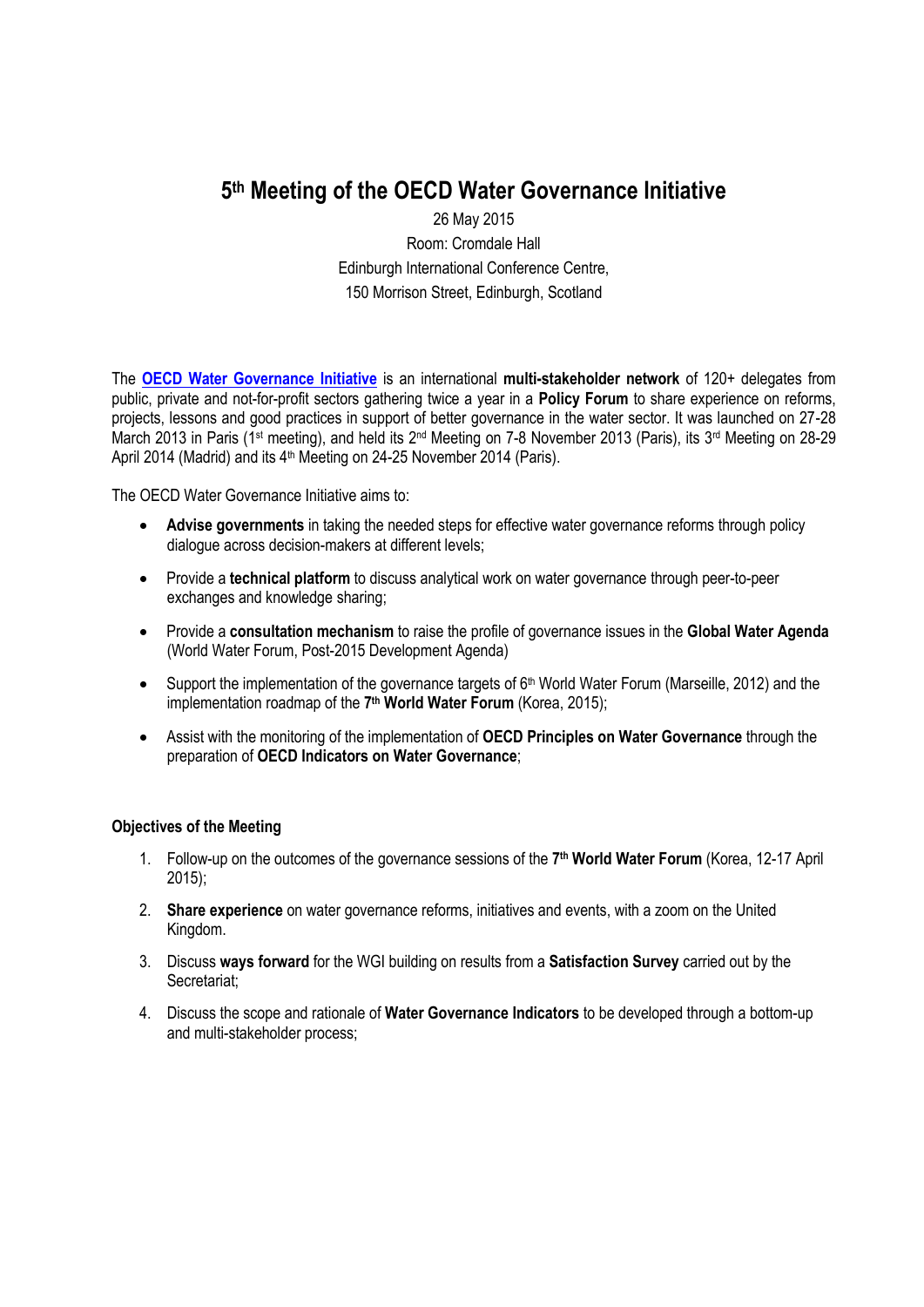| Tuesday 26 May 2015 |                                                                                                                                                                                                                                                                                                                                                                                                                                                                                                                                    |
|---------------------|------------------------------------------------------------------------------------------------------------------------------------------------------------------------------------------------------------------------------------------------------------------------------------------------------------------------------------------------------------------------------------------------------------------------------------------------------------------------------------------------------------------------------------|
|                     | Room: Cromdale Hall, Edinburgh International Conference Centre                                                                                                                                                                                                                                                                                                                                                                                                                                                                     |
| $08:30 - 09:00$     | <b>Registration and Coffee networking</b>                                                                                                                                                                                                                                                                                                                                                                                                                                                                                          |
| $09:00 - 09:20$     | <b>Welcoming Remarks</b><br>Peter Glas, OECD-WGI Chairman (10')<br>Jon Rathjen, Water Industry Team leader, Scottish Government (10')                                                                                                                                                                                                                                                                                                                                                                                              |
| $09:20 - 9:50$      | <b>OECD Principles on Water Governance</b><br>Update by Joaquim Oliveira-Martins, Head, Regional Development Policy, OECD (10')<br><b>Group discussion (20')</b>                                                                                                                                                                                                                                                                                                                                                                   |
| $09:50 - 10:20$     | <b>Launch of OECD Reports</b><br>Stakeholder Engagement for Inclusive Water Governance, Delphine Clavreul, OECD (7')<br>The Governance of Water Regulators, Céline Kauffmann, OECD (7')<br><b>Group discussion (15')</b>                                                                                                                                                                                                                                                                                                           |
| $10:20 - 11:20$     | <b>Outcomes of the 7th World Water Forum</b><br>Fraser MacLeod, World Water Council (10')<br>Yoon Hongsun, Ministry of Foreign Affairs of Korea (10')<br>Implementation Roadmap on Effective Governance, Aziza Akhmouch, OECD (10')<br>Group discussion (30')                                                                                                                                                                                                                                                                      |
|                     | 11:20 - 11:45 Coffee Break                                                                                                                                                                                                                                                                                                                                                                                                                                                                                                         |
| 11:45-12:45         | <b>Water Governance in the United Kingdom</b><br>Presentations (30'):<br>Scotland the Hydro Nation: Developing the value of our water resources: Jon Rathjen,<br>Water Industry Team, Scottish Government (10')<br>Progressive Economic regulation to support better water governance: Alan Sutherland,<br>$\bullet$<br>CEO, Water Industry Commission for Scotland (10')<br>A UK legislative and regulatory perspective: Gordon Downie, Partner, Shepherd &<br>$\bullet$<br>Wedderburn Solicitors (10')<br>Group discussion (30') |
| $12:45 - 14:00$     | Buffet Lunch - Lennox 1 area, Edinburgh International Conference Centre                                                                                                                                                                                                                                                                                                                                                                                                                                                            |
| $14:00 - 15:15$     | Strategic Orientations of the Water Governance Initiative [For WGI Members only]<br>First 2 years of Activities & Results of the Satisfaction Survey (15')<br><b>Group discussion (25')</b>                                                                                                                                                                                                                                                                                                                                        |